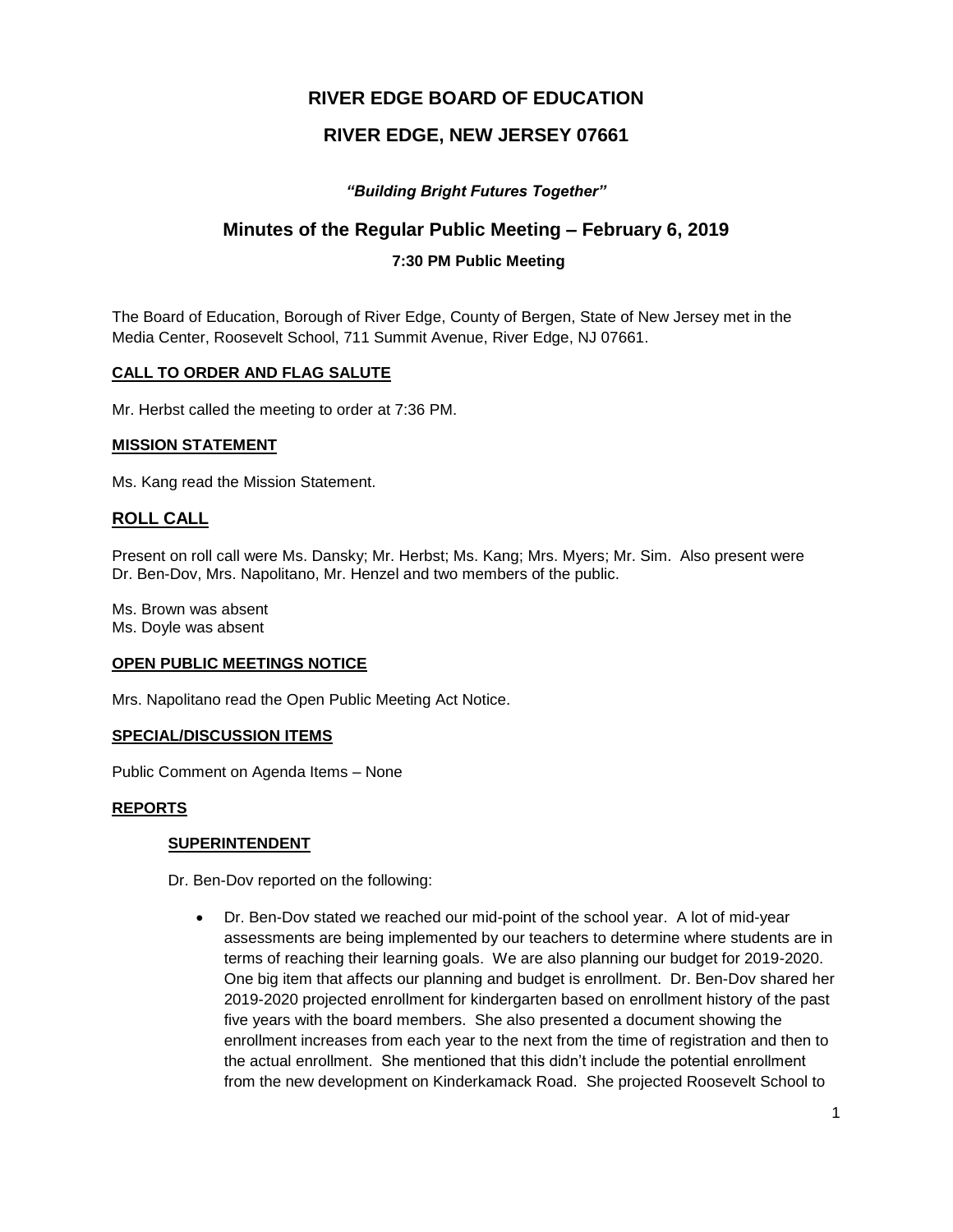have four Kindergarten classes of 19 students in each class and for Cherry Hill School to have five classes of 20 students. This means we will need two new positions that will affect the budget. One new teacher for each school.

- Dr. Ben-Dov discussed some of the options for Cherry Hill School in regard to the space issues. The options are: 1. the possibility of renting a trailer for the Board Offices. This will free up some rooms for several small group instruction spaces. 2. The Library has an area that is not serving much of a purpose. It's a dead area in the center of the room. If we reconstruct this area it can be used for instruction. 3. We can place a related arts program on a cart, which means it will not have its own space. Dr. Ben-Dov will meet with the architects to explore these and additional, potential solutions.
- Dr. Jessica Hammond, a Department of Education Coach, comes to our schools twice each month to work with our teachers and coaches in the context of our NJ Tiered System of Support Grant. They identified DIBLES as the universal screening instrument for reading for grades k-3. They are also looking to restructure the academic support model we currently use. There was a meeting today with Dr. Hammond and the academic support teachers. They are looking at different models for providing more personalized intervention for our students.
- Judy Albrizio is retiring on February 28th after 27 years of service to the District. We will honor her at the February  $27<sup>th</sup>$  board meeting. We have been interviewing many candidates for the position of District Data Coordinator. This position has grown in importance for the District. We are hoping to have a finalist for this position on the February  $27<sup>th</sup>$  agenda.
- Dr. Ben-Dov, Mrs. Heitman, Mr. Henzel, Mrs. Cardia, and Ms. Moran attended the TECHSPO Conference in Atlantic City on January 31st and February 1st. She stated they looked at many vendors and attended many workshops.
- The Thirteenth Annual Young Artists Exhibition opened on January  $30<sup>th</sup>$  at the River Edge Cultural Center. The show will be open until February 16th. It is a wonderful event that is worth seeing.

## **PRINCIPAL**

Mr. Henzel reported on the following:

- Roosevelt School had their volunteer training on safety and HIB. It was well attended with 53 parents attending.
- In Ms. Proda's sixth grade class, we played the role of sharks as the sixth grade students tried to get us to invest in their product. The students did a great job preparing and presenting their ideas.
- The fourth grade had their Lenape expert visit. The students got an up close view of Native American artifacts along with a presentation. It was very well received.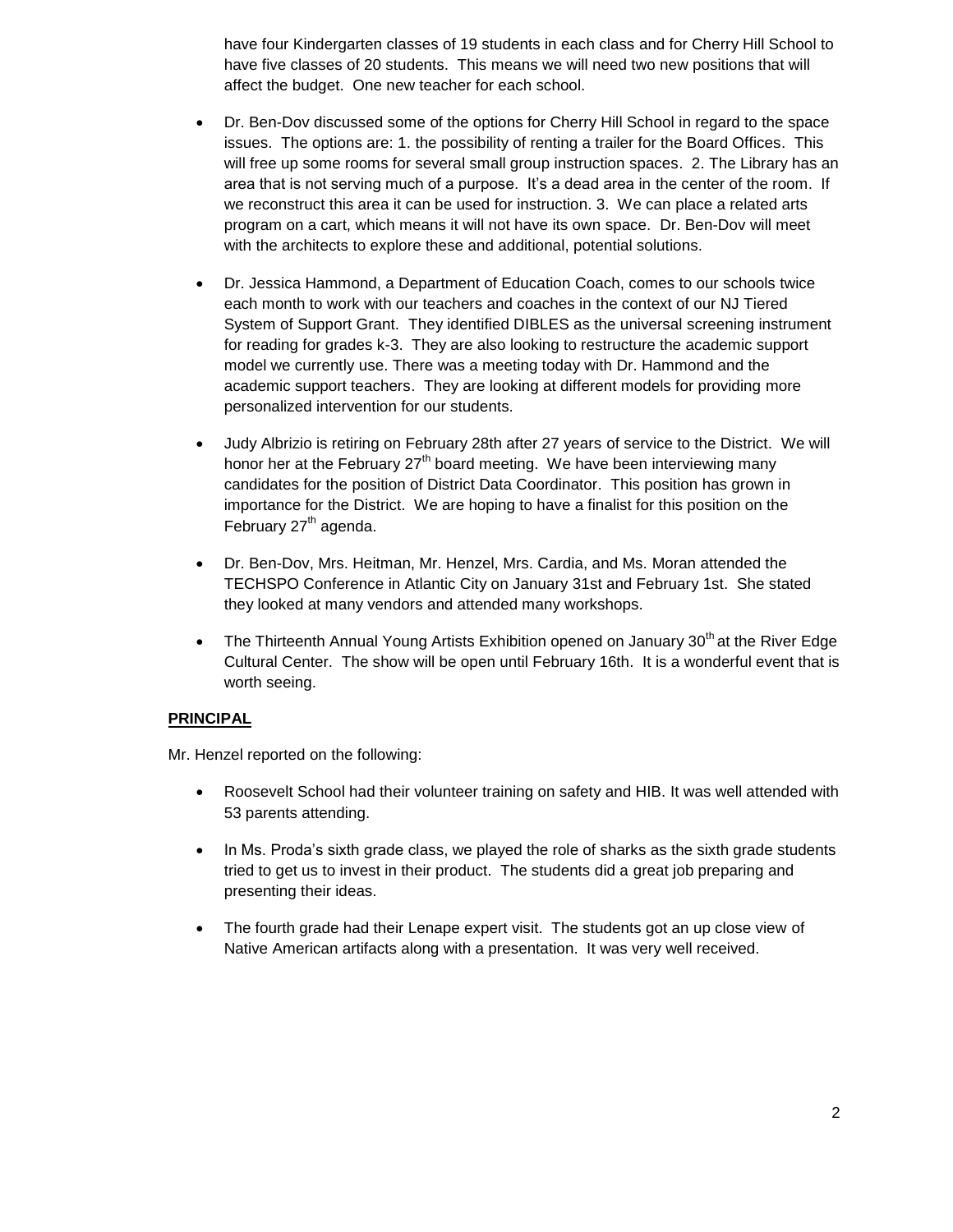## **BOARD SECRETARY**

Mrs. Napolitano reported on the following:

- Mrs. Napolitano reminded the board members to complete the Ethics and Financial Disclosure forms if they have not already done so. They are due to the county before April 30<sup>th</sup>.
- The bid for the HVAC Upgrade at the Roosevelt School Gymnasium has been posted in The Bergen Record
- There are resolutions on tonight's agenda to approve Region V contracts and bids
- Mrs. Napolitano reviewed items and dates for the budget with the Board Members

## **PRESIDENT**

Mr. Herbst stated River Edge emails for the board members are almost complete

## **COMMITTEES**

- Ms. Dansky stated the Policy Committee met on February 6th. They reviewed policies that will be board approved on the next agenda along with some By-laws.
- Ms. Dansky stated the Finance and Facilities Committee met on February 4th. They spoke about the procedures of Finance and Facilities.
- Ms. Dansky attended the Bergen County School Boards Meeting on Wednesday, January 30th. They had many breakout sessions, such as: new board members, team building, and social and emotional learning.
- Ms. Dansky stated there will be a joint meeting with Passaic County and Bergen County School Boards in March.

## **MOTIONS TO BE ACTED UPON**

#### **A**. **ADMINISTRATION/POLICY**

**1**. That the Board of Education approve the Minutes and Confidential Minutes of January 23, 2019.

Motion by Mrs. Myers Seconded by Ms. Kang

Ayes: Ms. Dansky, Ms. Kang, Mrs. Myers, Mr. Sim, Mr. Herbst Nays: None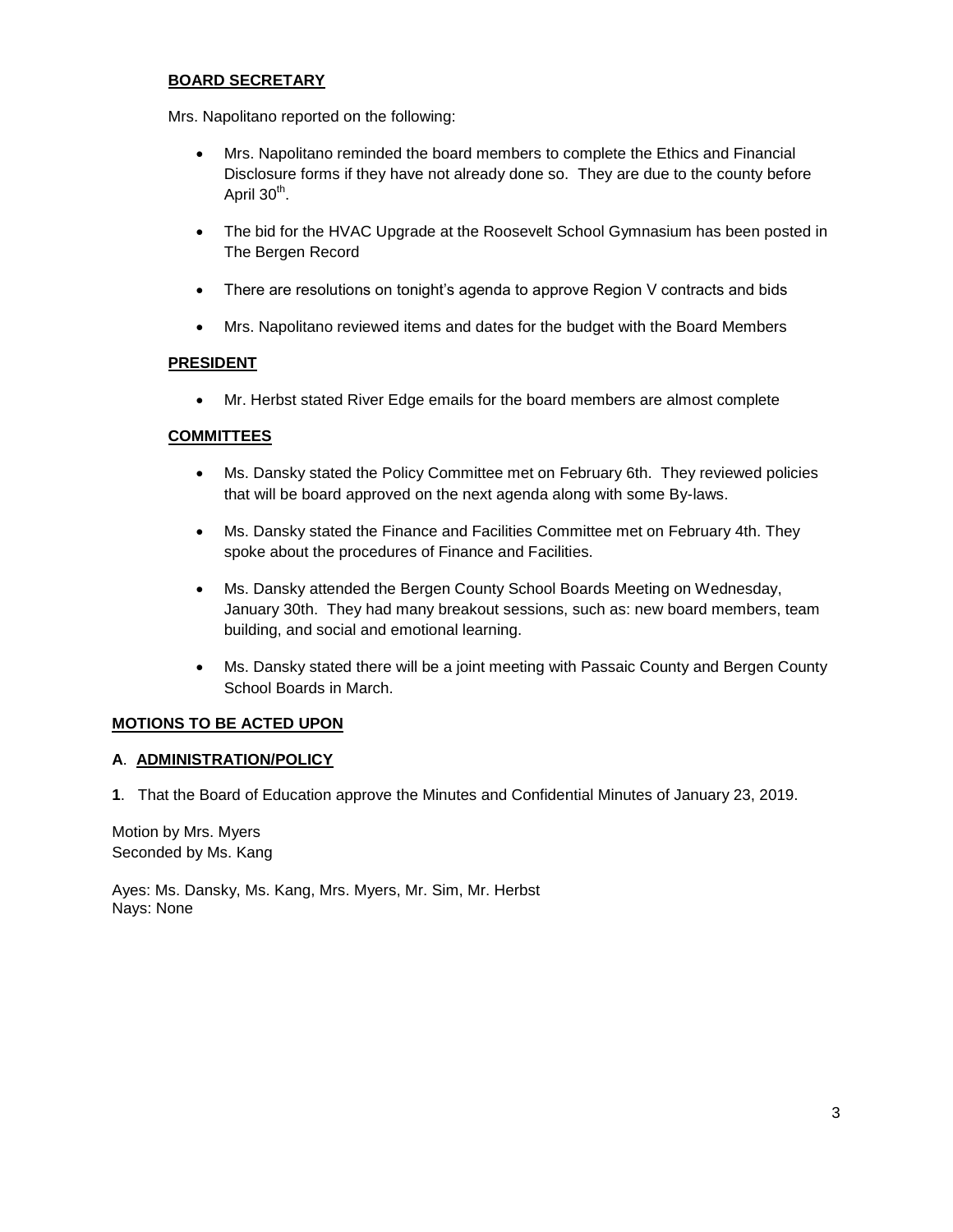**2**. That the Board of Education approve the completion of the following emergency drills:

| <b>School</b>      | <b>Dates</b>                                                    |
|--------------------|-----------------------------------------------------------------|
| Cherry Hill School | January 2, 2019 Fire Drill<br>January 30, 2019 Shelter in Place |
| Roosevelt School   | January 9, 2019 Fire Drill<br>January 29, 2019 Active Shooter   |

**3**. **WHEREAS**, NJAC 6A:23A-5.3 provides that a school district may request a waiver of compliance with respect to the district's participation in the Special Education Medicaid Initiative (SEMI) Program for the 2019-2020, and

**WHEREAS,** the River Edge Board of Education desires to apply for this waiver due to the fact that it projects having fewer than 40 Medicaid eligible classified students.

**NOW THEREFORE BE IT RESOLVED**, that the River Edge Board Of Education hereby authorized the Chief School Administrator to submit to the Executive County Superintendent of Schools in the County of Bergen an appropriate waiver of the requirements of NJAC 6A23A-5.3 for the 2019-2020 school year.

**4**. **WHEREAS**, a number of Boards of Education in Bergen County have joined together to form a Joint Insurance Group as permitted by N.J. Title 18A-.18B and;

**WHEREAS**, said Group was approved effective July 1, 1985 by the New Jersey Commissioner of Insurance and has been in operation since that date and;

**WHEREAS**, the Bylaws and regulations governing the creation and operation of this Insurance Group contain elaborate restrictions and safeguards concerning the safe and efficient administration of the public interest entrusted to such a Group, and;

**WHEREAS**, the Board of Education of River Edge has determined that membership in the Northeast Bergen County School Board Insurance Group is in the best interest of the District;

**NOW THEREFORE**, be it resolved that the Board of Education of River Edge does hereby agree to renew membership in the Northeast Bergen County School Board Insurance Group and hereby accept the Bylaws as approved and adopted. The renewal term is from July 1, 2019 to June 30, 2022.

**BE IT FURTHER RESOLVED** that the Board Secretary/Business Administrator is authorized to execute the application for membership and the accompanying certification on behalf of the District and;

**BE IT FURTHER RESOLVED** that the Board Secretary/Business Administrator is authorized and directed to execute the Indemnity and Trust Agreement and such other documents signifying membership in the Group as are required by the Group's Bylaws and to deliver the same to the Executive Director.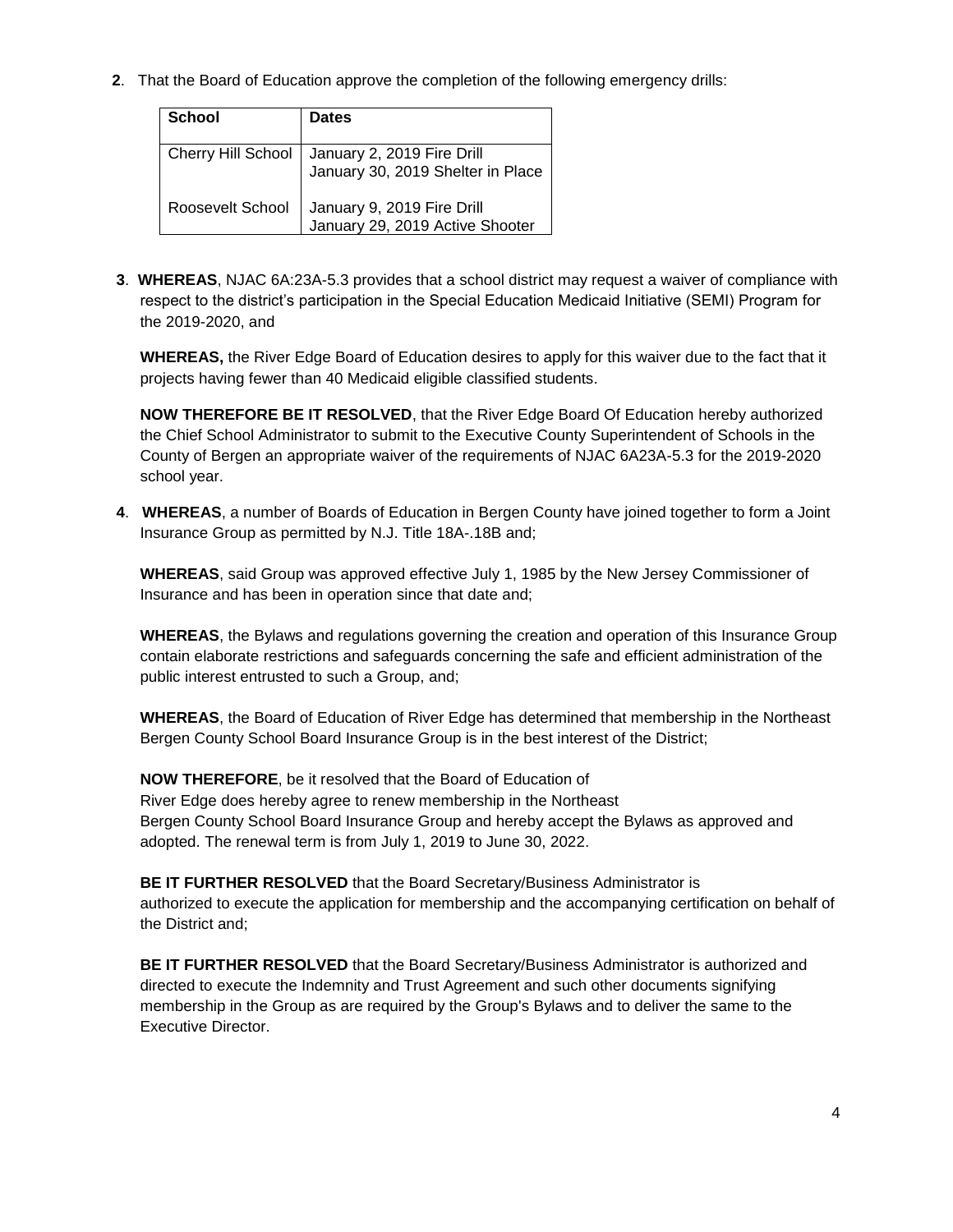Motion by Ms. Kang Seconded by Ms. Dansky

Ayes: Ms. Dansky, Ms. Kang, Mrs. Myers, Mr. Sim, Mr. Herbst Nays: None

#### **B**. **CURRICULUM/EDUCATION**

**1**. That the Board of Education approve the revised Nonpublic Security Aid per the supplemental appropriation for Fiscal Year 2019

| Saint Peter Academy                   | \$20,850  |
|---------------------------------------|-----------|
| Sinai School at RYNJ                  | \$600     |
| <b>Stepping Stone Learning Center</b> | \$1,200   |
| Yeshiva of North Jersey               | \$151,500 |

Motion by Ms. Dansky Seconded by Mr. Sim

Ayes: Ms. Dansky, Ms. Kang, Mrs. Myers, Mr. Sim, Mr. Herbst Nays: None

#### **C**. **BUILDINGS & GROUNDS** - None

## **D**. **FINANCE/GRANTS/GIFTS**

**1**. That the Board of Education establish the tuition rates per pupil for the 2019-2020 school year:

Integrated Pre-School Program 3 half days per week \$2,715 Integrated Pre-School Program 4 half days per week \$3,340

- **2**. That the Board of Education approve the Budget Transfers for the school year 2018-2019 as of December 31, 2018. (Addendum)
- **3**. That the River Edge Board of Education approve the Secretary's and Treasurer's Reports for the period ending December 31, 2018.

Further, we certify that as of December 31, 2018 after review of the secretary's monthly financial reports (appropriations section) and upon consultation with the appropriate district officials, to the best of our knowledge no major account or fund has been over expended in violation of N.J.A.C. 6A:23- 2.11 and that sufficient funds are available to meet the districts financial obligation for the remainder of the fiscal year. (Addendum)

**4**. That the Board of Education approve a donation from Impulse Productions for twenty-eight (28) student desks and chairs.

Motion by Mr. Sim Seconded by Mrs. Myers

Ayes: Ms. Dansky, Ms. Kang, Mrs. Myers, Mr. Sim, Mr. Herbst Nays: None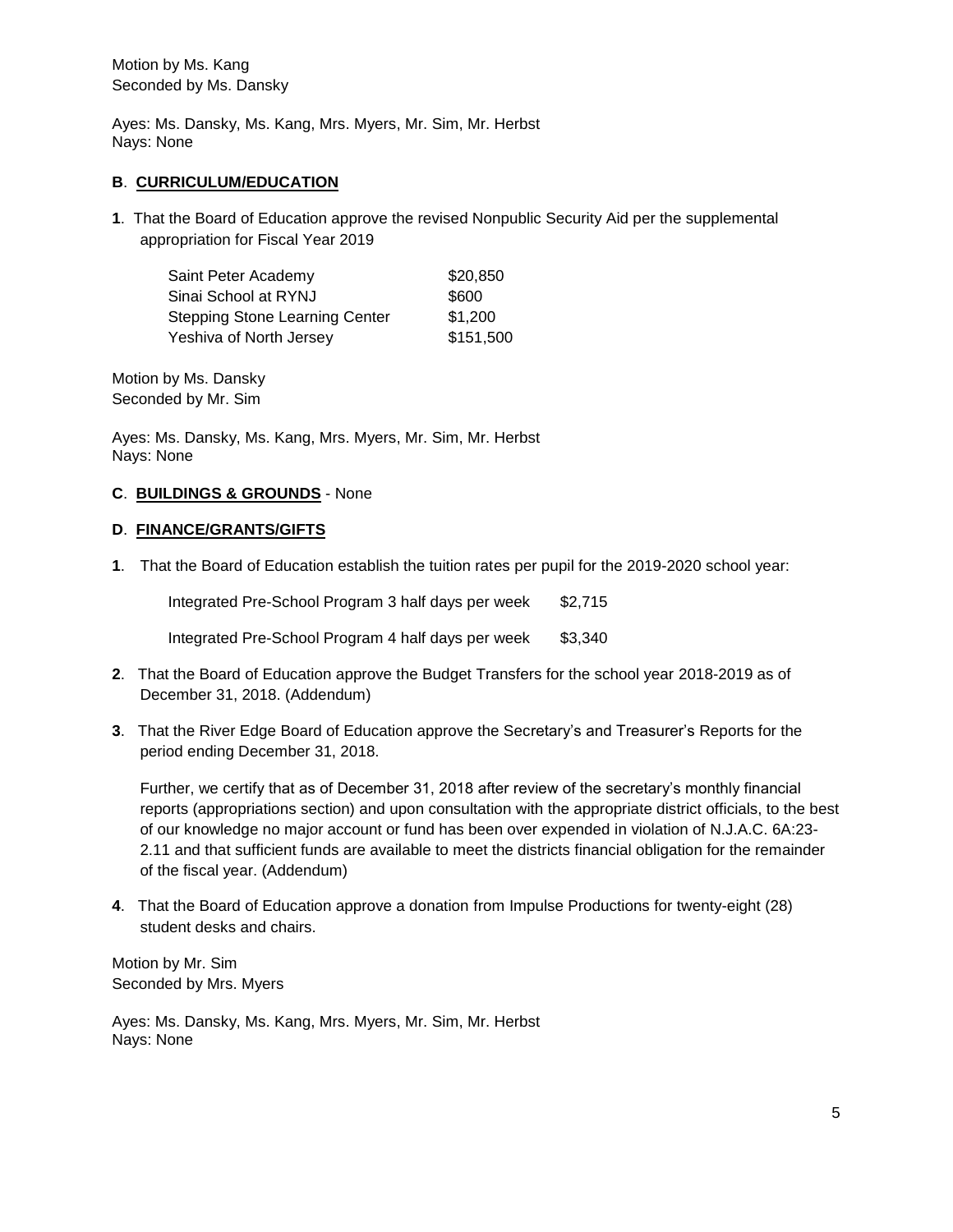## **E**. **PERSONNEL**

. That the Board of Education approve Collen Poole for the Cycle III of the Post Dismissal Instructional Academy for the 2018-2019 School Year.

Motion by Mrs. Myers Seconded by Ms. Kang

Ayes: Ms. Dansky, Ms. Kang, Mrs. Myers, Mr. Sim, Mr. Herbst Nays: None

## **F**. **RIVER EDGE SPECIAL EDUCATION**

. That the Board of Education approve Westwood Ophthalmology for evaluation purposes for the 2019-2020 school year, not to exceed \$600.00.

Motion by Ms. Kang Seconded by Ms. Dansky

Ayes: Ms. Dansky, Ms. Kang, Mrs. Myers, Mr. Sim, Mr. Herbst Nays: None

#### **G**. **REGION V ADMINISTRATION & TRANSPORTATION**

. That the Board of Education approve the following Bid Contracts for the 2018-2019 school year:

| Route # | Transporter              | Per Diem |
|---------|--------------------------|----------|
| 2644    | Sun Transport            | \$134.00 |
| 2651    | Sun Transport            | \$179.00 |
| 2633    | R & V Transportation     | \$182.00 |
| 2645    | R & V Transportation     | \$197.00 |
| 2551    | Alpha Care               | \$170.00 |
| 2563    | Alpha Care               | \$225.00 |
| 2547    | <b>Hernandez Medical</b> | \$195.00 |
| 2562    | Hernandez Medical        | \$155.00 |
| 2637    | <b>Hernandez Medical</b> | \$125.00 |
| 2648    | <b>Madison Coach</b>     | \$374.00 |
| 2640    | Morgan Educational       | \$217.00 |
| 2643    | Morgan Educational       | \$218.00 |
| 2655    | Morgan Educational       | \$325.00 |

. That the Board of Education approve the following Renewal Contracts for the 2018-2019 school year:

| Route # | Transporter          | Per Diem |
|---------|----------------------|----------|
| 2031    | Radiant              | \$205.06 |
| 2477    | Sun Transport        | \$196.93 |
| 2483    | Sun Transport        | \$110.65 |
| 2319    | R & V Transportation | \$200.57 |
| 2496    | R & V Transportation | \$133.99 |
| 2232    | Alpha Care           | \$199.66 |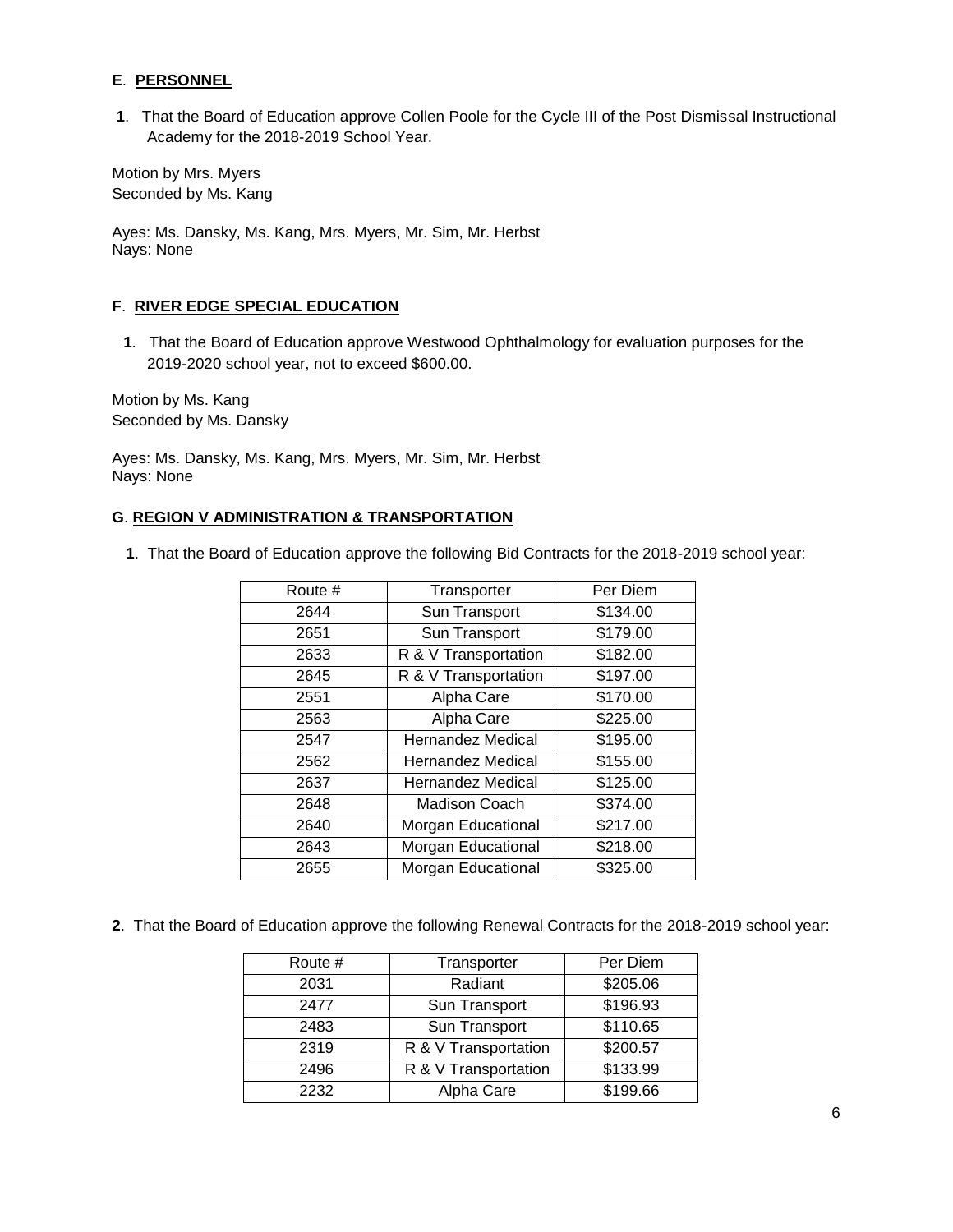| 2080 | Galaxia Express LLC           | \$172.55 |
|------|-------------------------------|----------|
| 0771 | John Leckie, Inc.             | \$240.29 |
| 2048 | John Leckie, Inc.             | \$90.28  |
| 2317 | John Leckie, Inc.             | \$252.48 |
| 2416 | John Leckie, Inc.             | \$149.21 |
| 2419 | John Leckie, Inc.             | \$251.73 |
| 2420 | John Leckie, Inc.             | \$280.15 |
| 2427 | John Leckie, Inc.             | \$200.99 |
| 2428 | John Leckie, Inc.             | \$249.31 |
| 2429 | John Leckie, Inc.             | \$481.14 |
| 2430 | John Leckie, Inc.             | \$361.33 |
| 2431 | John Leckie, Inc.             | \$237.82 |
| 2432 | John Leckie, Inc.             | \$232.72 |
| 2433 | John Leckie, Inc.             | \$155.61 |
| 2434 | John Leckie, Inc.             | \$242.61 |
| 2436 | John Leckie, Inc.             | \$715.28 |
| 2437 | John Leckie, Inc.             | \$233.46 |
| 2438 | John Leckie, Inc.             | \$282.42 |
| 2564 | John Leckie, Inc.             | \$246.63 |
| 2204 | <b>Swift Medical Services</b> | \$193.53 |
| 2370 | <b>Swift Medical Services</b> | \$81.53  |
| 2371 | <b>Swift Medical Services</b> | \$110.98 |
| 2372 | <b>Swift Medical Services</b> | \$181.24 |
| 2404 | <b>Swift Medical Services</b> | \$120.14 |
| 2405 | <b>Swift Medical Services</b> | \$197.53 |
| 2480 | <b>Swift Medical Services</b> | \$212.16 |
| 1594 | First Student 1309            | \$160.13 |
| 0796 | First Student 1310            | \$217.16 |
| 1598 | First Student 1310            | \$169.72 |

. That the Board of Education approve the following Quote Contracts for the 2018-2019 school year:

| Route # | Transporter              | Per Diem |
|---------|--------------------------|----------|
| 2689    | Radiant                  | \$215.00 |
| 2652    | Ombali LLC               | \$202.00 |
| 2670    | Sun Transport            | \$249.00 |
| 2708    | Sun Transport            | \$249.00 |
| 2709    | Sun Transport            | \$244.00 |
| 2685    | <b>RC</b> Prime          | \$290.00 |
| 2711    | <b>RC</b> Prime          | \$200.00 |
| 2671    | <b>Hernandez Medical</b> | \$200.00 |
| 2672    | <b>Hernandez Medical</b> | \$239.00 |
| 2674    | <b>Hernandez Medical</b> | \$55.00  |
| 2691    | <b>Hernandez Medical</b> | \$190.00 |
| 2698    | Morgan Educational       | \$200.00 |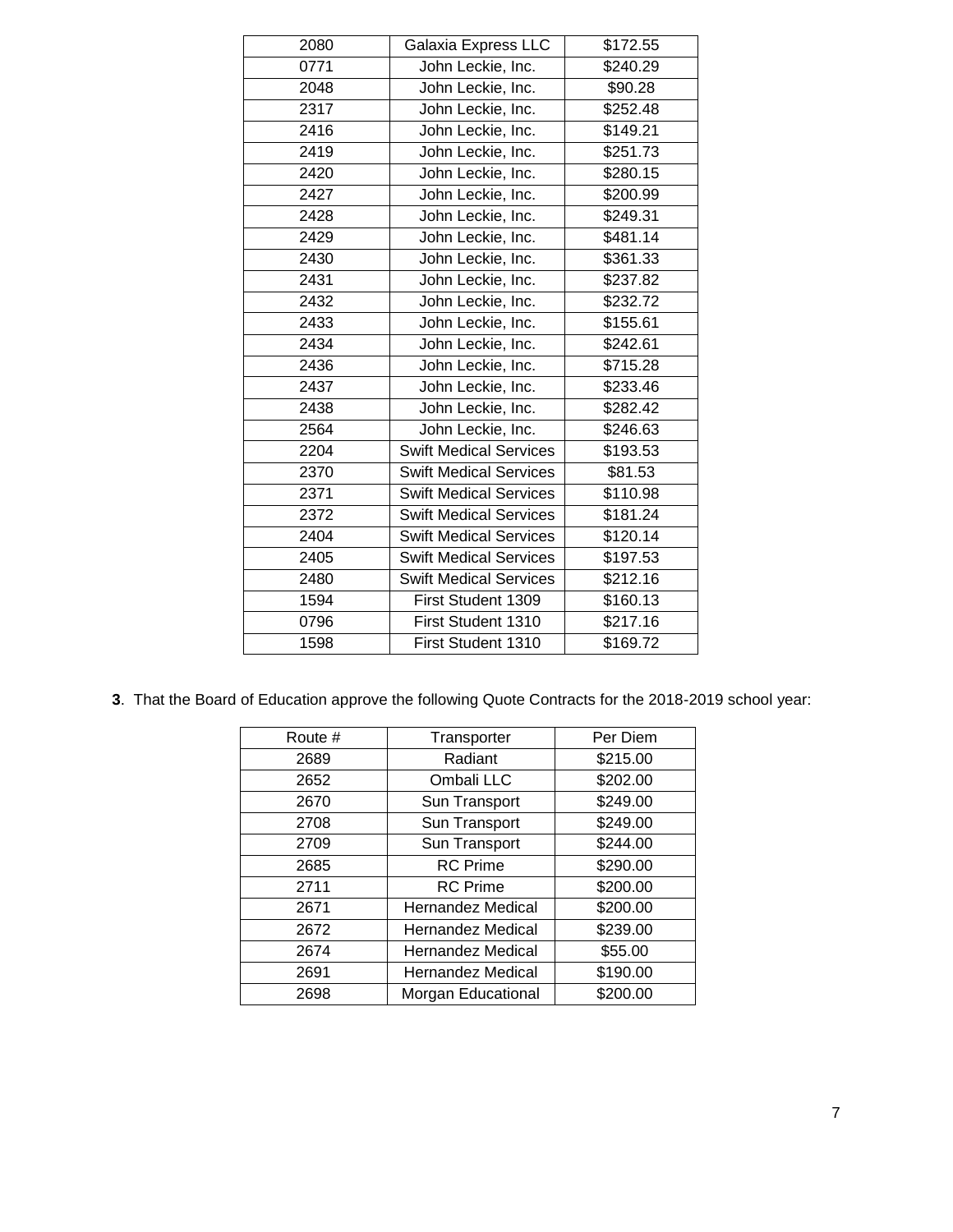. That the Board of Education approve the following Contract Addendums for the 2018-2019 school year:

| Route # | Transporter              | Per Diem          |
|---------|--------------------------|-------------------|
| 2651    | Sun Transport            | Cancelled 12/1/18 |
| 2637    | <b>Hernandez Medical</b> | Cancelled 10/4/18 |
| 2648    | <b>Madison Coach</b>     | \$374.00          |
| 2317    | John Leckie, Inc.        | \$119.49          |
| 2429    | John Leckie, Inc.        | \$236.99          |
| 2431    | John Leckie, Inc.        | \$234.28          |
| 2434    | John Leckie, Inc.        | \$239.00          |
| 2436    | John Leckie, Inc.        | \$234.88          |

. That the Board of Education approve the following Bid Contracts for the 2017-2018 school year:

| Route # | Transporter                   | Per Diem |
|---------|-------------------------------|----------|
| 2415    | Ombali LLC                    | \$120.00 |
| 2480    | <b>Swift Medical Services</b> | \$209.00 |
| 2487    | <b>Swift Medical Services</b> | \$189.00 |
| 2472    | Valley Transportation         | \$680.00 |
| 2475    | <b>Valley Transportation</b>  | \$47.50  |
| 2493    | Valley Transportation         | \$100.00 |
| 2482    | Destiny 23                    | \$202.00 |
| 2486    | Destiny 23                    | \$152.00 |
| 2488    | Destiny 23                    | \$208.00 |
| 2495    | Destiny 23                    | \$182.00 |
| 2551    | Alpha Care                    | \$170.00 |
| 2563    | Alpha Care                    | \$225.00 |
| 2564    | John Leckie, Inc              | \$242.96 |
| 2416    | John Leckie, Inc              | \$146.99 |
| 2419    | John Leckie, Inc              | \$247.98 |
| 2420    | John Leckie, Inc              | \$275.98 |
| 2427    | John Leckie, Inc              | \$198.00 |
| 2428    | John Leckie, Inc              | \$245.60 |
| 2429    | John Leckie, Inc              | \$473.98 |
| 2430    | John Leckie, Inc              | \$533.94 |
| 2431    | John Leckie, Inc              | \$234.28 |
| 2432    | John Leckie, Inc              | \$475.63 |
| 2433    | John Leckie, Inc              | \$153.30 |
| 2434    | John Leckie, Inc              | \$239.00 |
| 2435    | John Leckie, Inc              | \$236.99 |
| 2436    | John Leckie, Inc              | \$704.64 |
| 2437    | John Leckie, Inc              | \$229.26 |
| 2438    | John Leckie, Inc              | \$278.22 |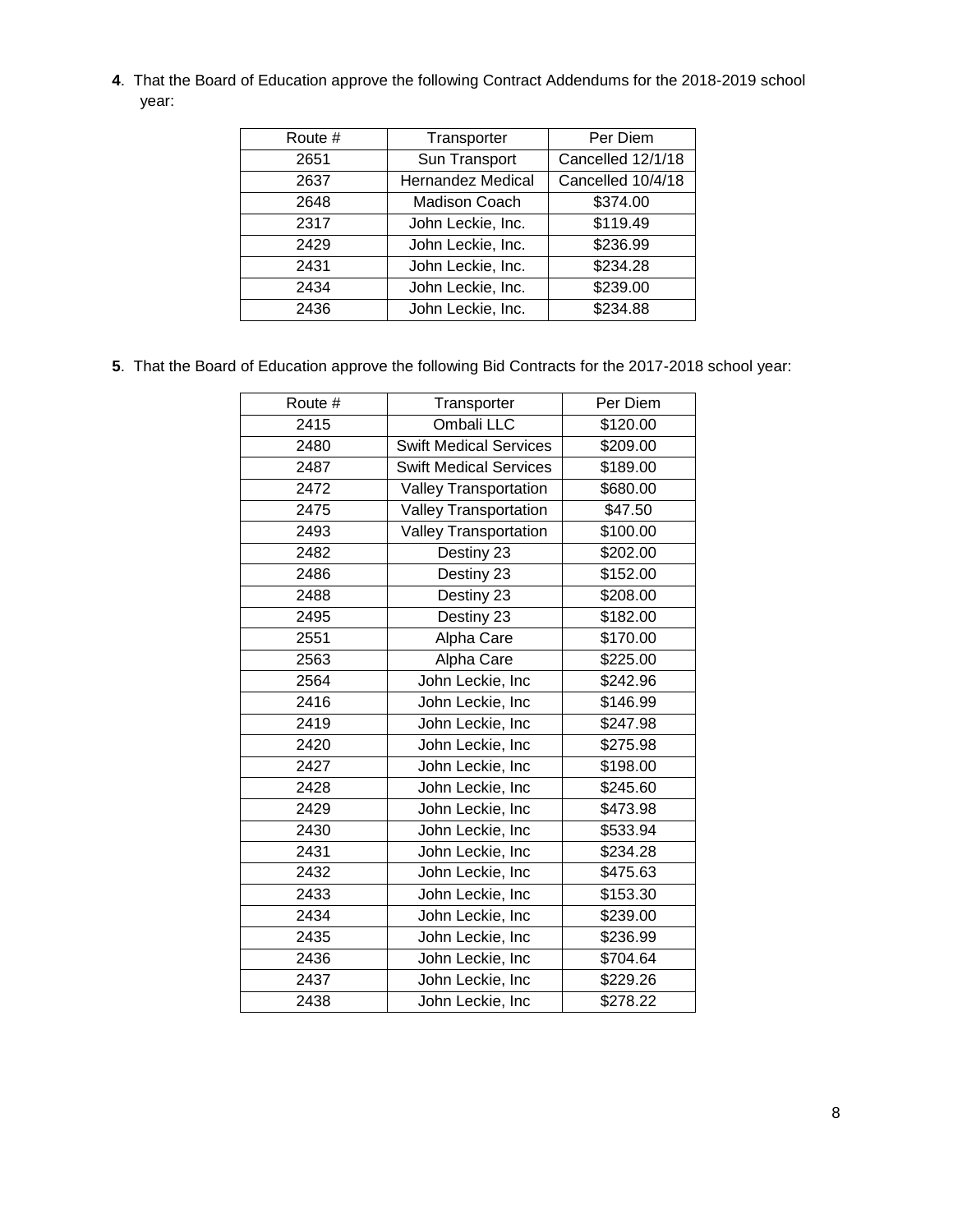| Route # | Transporter                   | Per Diem |
|---------|-------------------------------|----------|
| 2204    | <b>Swift Medical Services</b> | \$190.65 |
| 2370    | <b>Swift Medical Services</b> | \$105.32 |
| 2371    | <b>Swift Medical Services</b> | \$109.33 |
| 2372    | <b>Swift Medical Services</b> | \$178.54 |
| 2404    | <b>Swift Medical Services</b> | \$118.35 |
| 2405    | <b>Swift Medical Services</b> | \$194.59 |
| 1120    | <b>Valley Transportation</b>  | \$177.02 |
| 1277    | <b>Valley Transportation</b>  | \$191.12 |
| 1303    | Valley Transportation         | \$202.09 |
| 1304    | <b>Valley Transportation</b>  | \$192.21 |
| 1524    | <b>Valley Transportation</b>  | \$262.81 |
| 1541    | <b>Valley Transportation</b>  | \$236.05 |
| 1544    | Valley Transportation         | \$216.03 |
| 1616    | <b>Valley Transportation</b>  | \$162.62 |
| 1742    | <b>Valley Transportation</b>  | \$143.87 |
| 1814    | <b>Valley Transportation</b>  | \$117.47 |
| 1819    | Valley Transportation         | \$147.20 |
| 1857    | <b>Valley Transportation</b>  | \$174.60 |
| 1858    | Valley Transportation         | \$192.14 |
| 1899    | <b>Valley Transportation</b>  | \$181.92 |
| 1900    | <b>Valley Transportation</b>  | \$162.71 |
| 1964    | <b>Valley Transportation</b>  | \$201.38 |
| 1968    | <b>Valley Transportation</b>  | \$171.68 |
| 1989    | <b>Valley Transportation</b>  | \$190.38 |
| 1963    | <b>Valley Transportation</b>  | \$179.45 |
| 2219    | <b>Valley Transportation</b>  | \$166.94 |
| 2221    | <b>Valley Transportation</b>  | \$95.58  |
| 2028    | <b>Valley Transportation</b>  | \$108.53 |
| 2035    | <b>Valley Transportation</b>  | \$250.00 |
| 2310    | <b>Valley Transportation</b>  | \$170.51 |
| 2311    | <b>Valley Transportation</b>  | \$117.10 |
| 2331    | Valley Transportation         | \$112.34 |
| 2332    | Valley Transportation         | \$236.71 |
| 0771    | John Leckie, Inc.             | \$236.72 |
| 2048    | John Leckie, Inc.             | \$88.94  |
| 2317    | John Leckie, Inc.             | \$248.72 |
| 2333    | John Leckie, Inc.             | \$189.57 |

. That the Board of Education approve the following Renewal Contracts for the 2017-2018 school year:

Motion by Ms. Dansky Seconded by Mr. Sim

Ayes: Ms. Dansky, Ms. Kang, Mrs. Myers, Mr. Sim, Mr. Herbst Nays: None